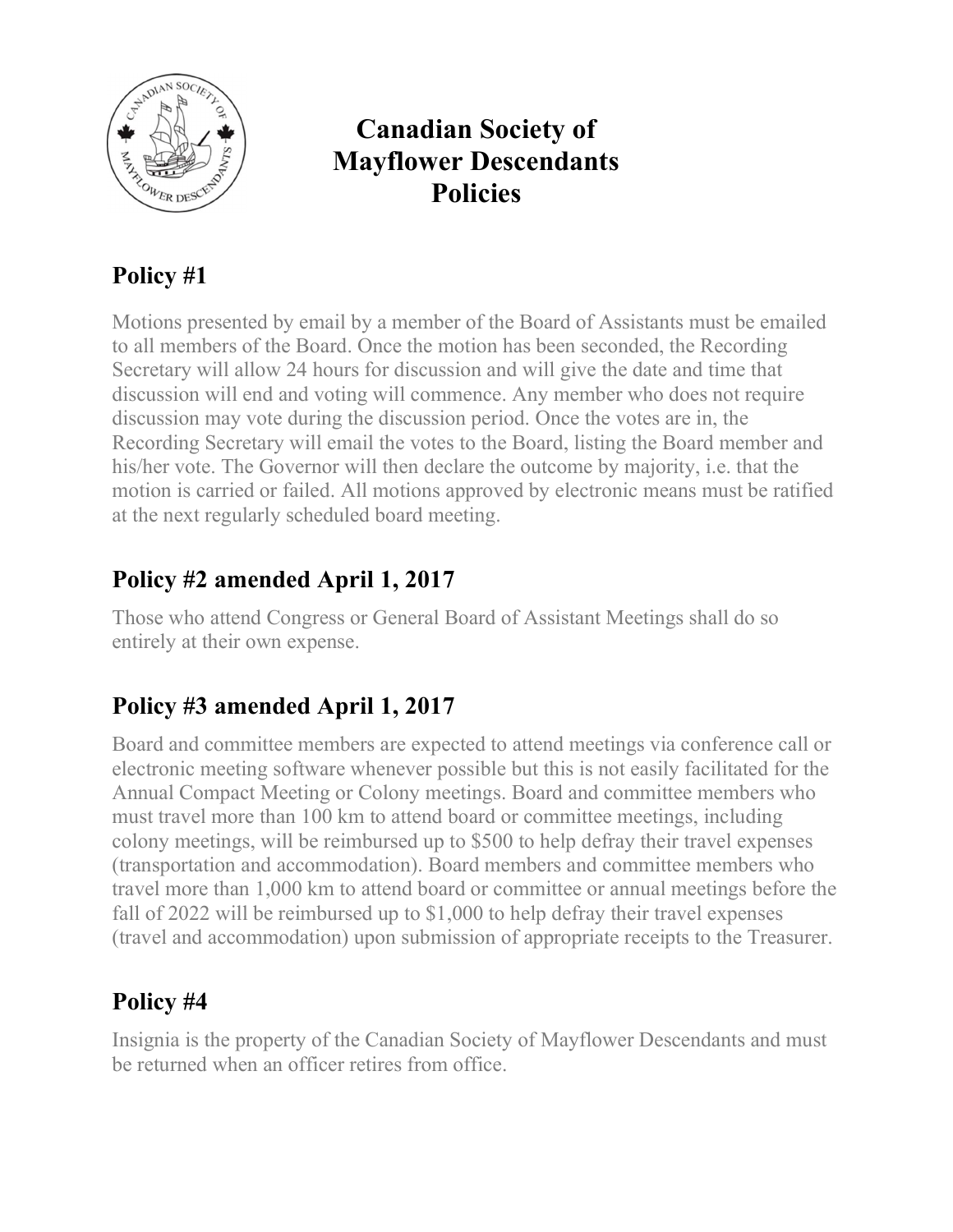#### Policy #5

All reports to Board of Assistants meetings are to be circulated by email to all members of the Board of Assistants one week before scheduled meetings, in order to facilitate a "consent agenda" meeting format.

### Policy #6

The Recording Secretary must notify the Elder and the Editor of deaths of members so that the Elder can send a sympathy card to the family and the Editor can publish the information in our newsletter.

# Policy #7

The Librarian must update the website when new material is added to our library holdings.

## Policy #8

As of January 2014, the CSMD will use email exclusively wherever possible to communicate with members, applicants and prospective applicants, including distribution of the Canadian Pilgrim newsletter. By December 2014, regular mail will be used only for those members who do not use email, or by request and will not be as an add-on to what is sent by email.

### Policy #9

The Treasurer will set up a CSMD PayPal account as an option for members and applicants to pay dues, fees and annual compact meeting luncheons and other costs securely online and that a PayPal link be added to the CSMD website to facilitate such payments.

# Policy #10

In addition to the fall newsletter announcement, current members with email will be reminded annually on November 1st of the deadline to renew their CSMD membership for the following year and that regular mail is used to remind those members who do not use email.

### Policy #11